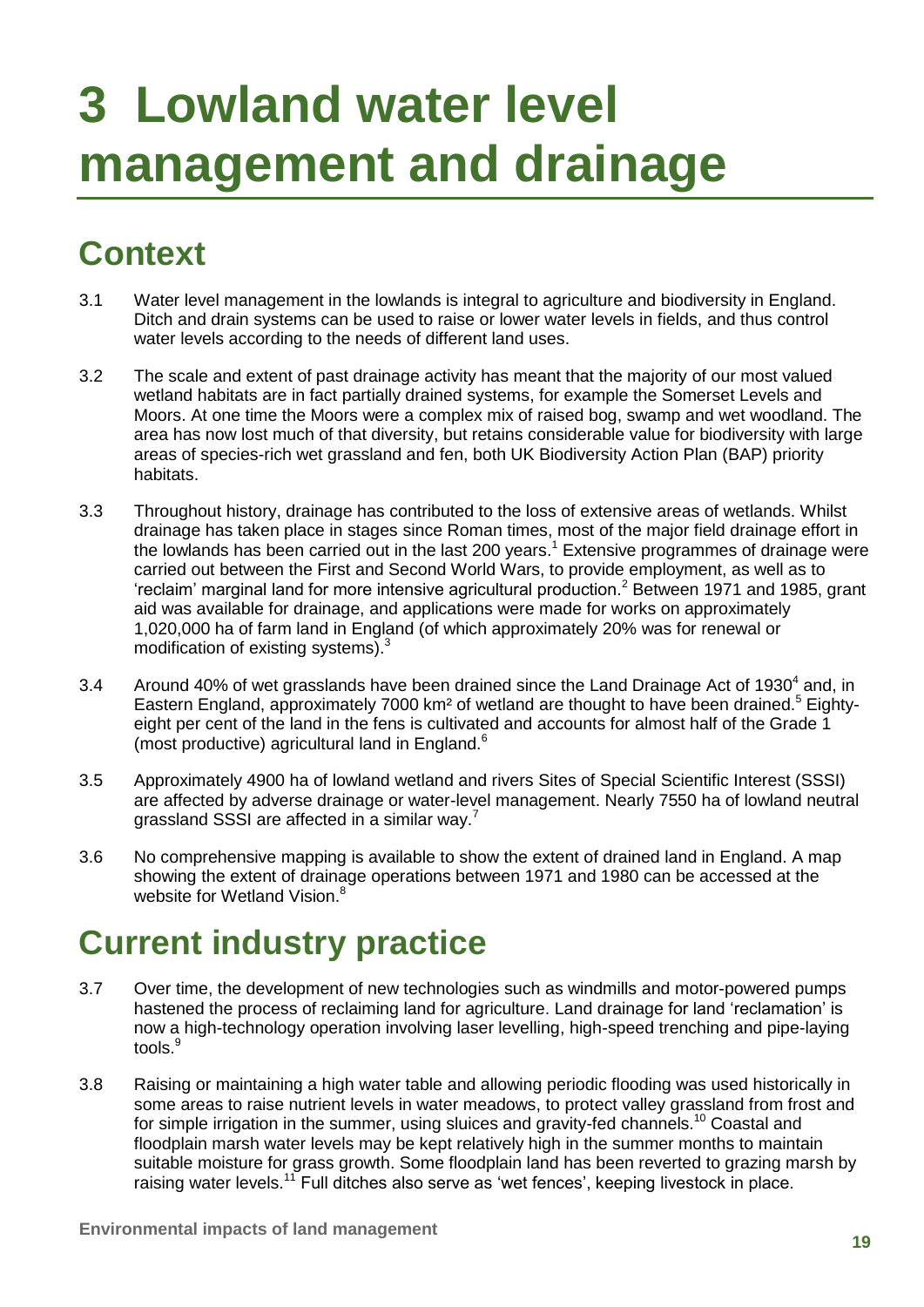- 3.9 Drainage of lowland peat has provided some of the more productive arable land in the UK. Reducing soil moisture levels and lowering the water table exposes the organic matter in peat soils to oxidation, releasing carbon dioxide. Ploughing of drained peat soils exacerbates the oxidation and thus loss of organic matter, lowering the land surface and reducing the agricultural value of the land.<sup>12</sup> Peat is not a renewable resource and cannot be farmed in this way indefinitely. It is estimated that two thirds of the remaining deep fen peat under current drainage and cultivation management will have been lost by 2050.
- 3.10 Since 1984 grant aid from the Government has shifted from field drainage to flood mitigation and prevention - often involving the use of river valley land as short term 'storage' areas for flood water.

### **Industry trends and pressures**

3.11 With climate change predictions of warmer wetter winters, more storminess and more potential for flooding, there is growing interest in how land may be used for other purposes such as flood mitigation. Land which is susceptible to frequent flooding is generally unsuitable for high value crops, however fertile it may be (see Table below).<sup>14</sup> This land has potential for the creation of wetland or wet grassland habitat and may be appropriate for use as a 'storage' area to buffer peak flows from high rainfall events. These areas are not necessarily permanently wet enough to contribute to a rewetting programme.<sup>15</sup> Irregular summer flooding can itself pose risks for biodiversity objectives on wildlife sites that are dependent on active drainage.

|                                 | <b>Drainage</b> | <b>Short duration flooding</b>           | <b>Medium duration flooding</b>  | Long duration<br>flooding   |
|---------------------------------|-----------------|------------------------------------------|----------------------------------|-----------------------------|
| Winter flooding<br>only         | Rapid           | Arable, pasture, hay meadow,<br>woodland | Hay meadow, pasture,<br>woodland | Pasture, woodland           |
|                                 | <b>Moderate</b> | Hay meadow, pasture,<br>woodland         | Pasture, woodland                | Pasture, woodland           |
|                                 | <b>Slow</b>     | Pasture, woodland                        | Pasture, swamp, woodland         | Pasture, swamp,<br>woodland |
| Flooding at any<br>time of year | Rapid           | Hay meadow, pasture,<br>woodland         | Pasture, woodland                | Swamp, woodland             |
|                                 | <b>Moderate</b> | Pasture, woodland                        | Pasture, swamp, woodland         | Swamp                       |
|                                 | <b>Slow</b>     | Pasture, swamp, woodland                 | Swamp, pasture                   | Swamp                       |

**Table 3** Land use according to flooding and soil moisture conditions**<sup>16</sup>**

Table after J. Morris, Cranfield RELU study

- 3.12 Currently, requirements for water level management reflect the need for productive land and for natural habitat creation or reversion. Some drainage systems are failing as they silt up or collapse over time, resulting in some areas getting wetter again. More natural communities can potentially start to develop again.<sup>17</sup> This raises the question of whether drainage should be restored to retain the wet grassland (in favourable condition for the features that developed during a past period of more intensive management), or whether it should be returned to wetter conditions (under the natural hydrological regime), allowing a new suite of interest features to develop.
- 3.13 For current incentives advice and regulation for land drainage, see Annex I to this chapter.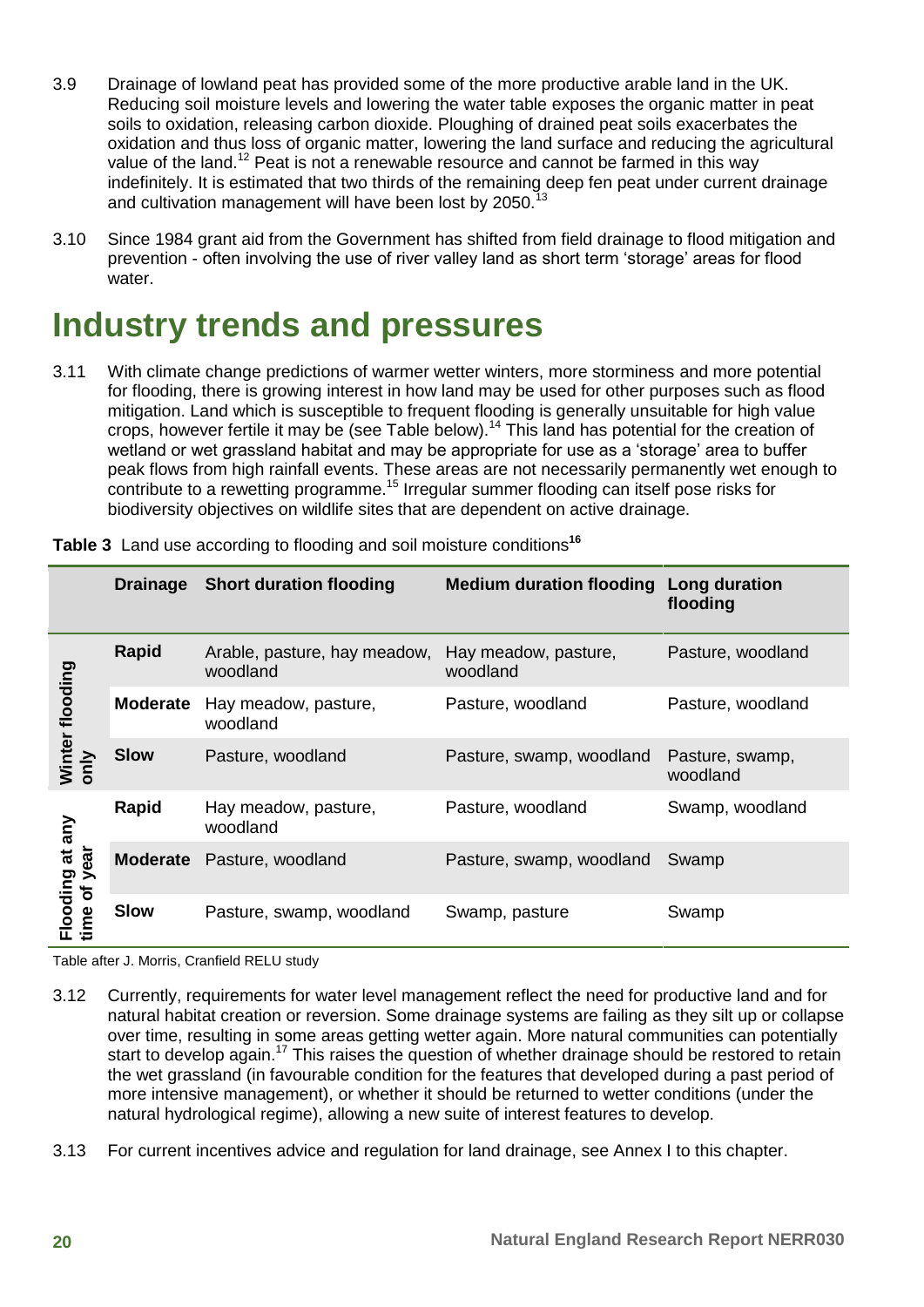

© Natural England

#### **Plate 3** Large drainage dyke in the fens

### **Key impacts**

- 3.14 Drainage has contributed to the loss of extensive areas of wetlands in the past. The continuing damaging impact of drainage and water level management on wetland habitats is demonstrated in the area of wetland SSSIs currently in unfavourable condition as a result of these activities. An extensive programme of development and implementation of water level management plans for SSSIs aims to restore water levels through management of drainage systems and, where necessary, through changes to agricultural practices to accommodate such changed drainage patterns.<sup>1</sup>
- 3.15 Some wetland habitats can continue to survive in partially drained systems where they are maintained by the careful hydrological management of the landscape. For example, the wet grassland of the Halvergate Marshes in Norfolk (SSSI, SPA, SAC, Ramsar site) is maintained by a sophisticated water level management system and extensive pastoral farming.<sup>19</sup> The Ouse Washes SPA and SAC (between the Old and New Bedford rivers in Cambridgeshire) have an extensive system of ditches, with high summer water levels in the dykes maintained to support important freshwater plant and invertebrate communities.<sup>20</sup> In addition, they take flood water from the rivers, helping to control flooding within the catchment. The Somerset Levels host a multiplicity of habitats and species and thus require complex and sophisticated water level management.
- 3.16 Whilst the lack of subsidy on drainage operations has dramatically reduced the amount of new land drainage that is being carried out, a change in the value of some crops or agricultural products might make it worthwhile for agricultural production to restore existing areas of drainage.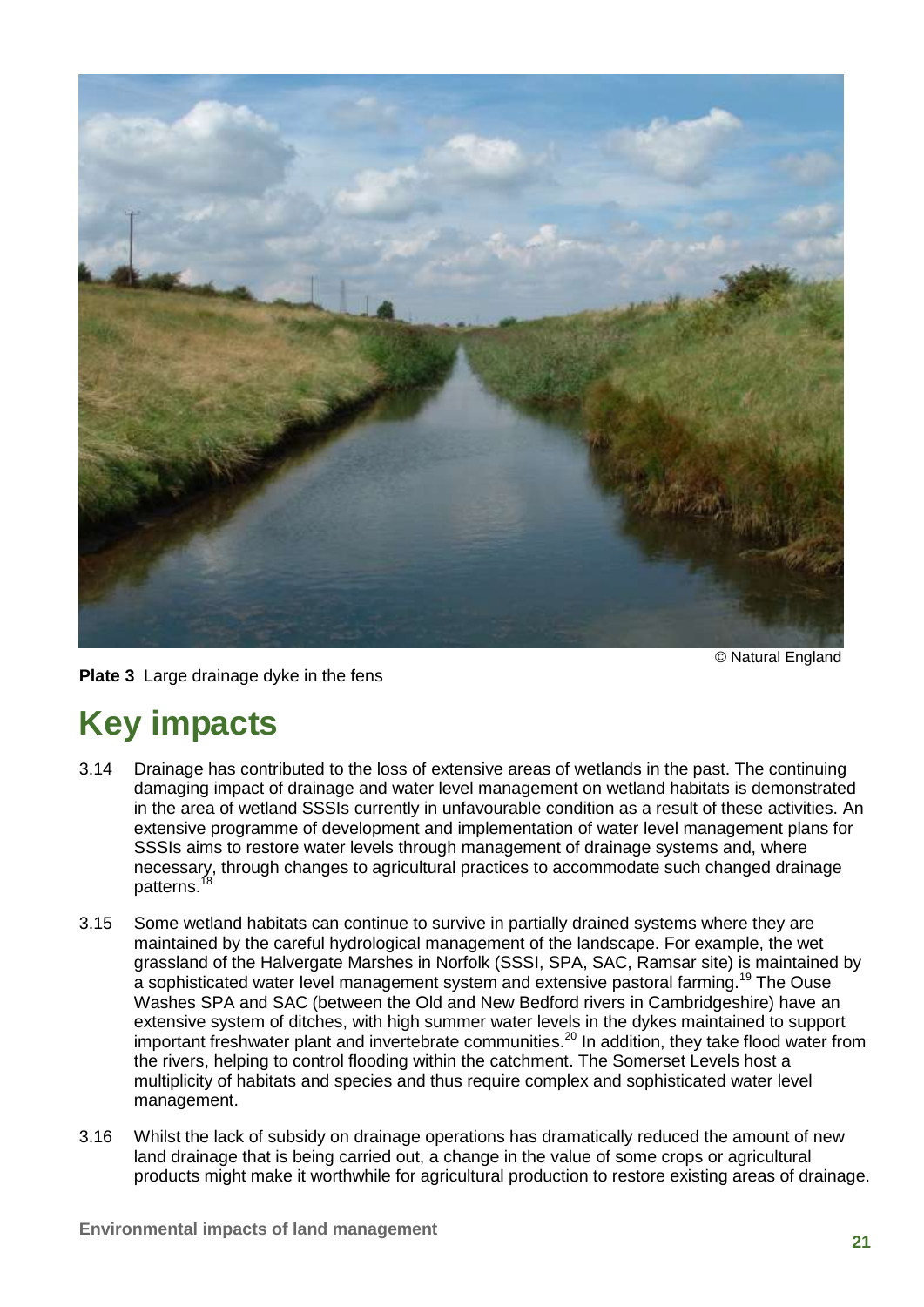- 3.17 Some lowland agriculture on drained land is reliant on pump drainage. The cost of the energy expended pumping the water from these areas must be balanced against the agricultural productivity of the soil. Where soils are not robust, the inherent fertility of the land is likely to decline as the organic matter is oxidised, and more of the low-nutrient underlying mineral material is incorporated into the plough layer. Ultimately in these cases, pump draining the land may become uneconomical. Some conservation action within wetlands is also reliant on maintaining major engineering works and structures such as large bunds and pumps, which may not be sustainable in the long term, but are necessary to maintain high water levels within drained systems while longer-term solutions are found.<sup>21</sup>
- 3.18 Drainage ditches can be valuable habitats. Excessive ditch clearance can harm these habitats, although excess vegetation can impede water flow and increase the local flooding risk. Internal Drainage Boards have recently agreed to produce joint Biodiversity Action Plans by April 2010, in partnership with Natural England and Defra, to improve management of drainage channels.<sup>22</sup>
- 3.19 Where these soils have a high organic matter content (such as in the Fens) drainage and cultivation cause the peat to oxidise, releasing carbon dioxide.<sup>23</sup>
- 3.20 Wetland drainage can lead to peat dessiccation and wastage. This wastage leads to the loss of organic materials (wood, leather, textiles) and environment indicators (pollen, wood, leaves, seeds and soil fauna that were trapped as the peat formed) that are important aspects of the historic environment.
- 3.21 For further factual background to this section, see Annex II to this chapter.

### **Summary of impacts**

#### **Biodiversity**

- 3.22 Water level management and drainage have played a large part in the loss of around 90% of the area of wetland that was present 1000 years ago. The overall impact of such drainage has been the reduction in area and fragmentation of wetland habitats and loss of the species associated with them. The impact has been caused directly by insertion of drainage channels and, indirectly, through a general lowering of the surface water table. A lowered water table can result in the simple modification of hitherto wet habitats and the deterioration of fragile organic archaeological remains that would otherwise be preserved by waterlogging.
- 3.23 Around 12,450 ha of lowland SSSI wetland and grassland is affected by adverse drainage or water level management.
- 3.24 In some cases, water level management has contributed to the development of some wetland habitats that we value today, as a by-product of their agricultural use. These areas may still support extensive agricultural systems, such as hay meadows and pasture, for example the Somerset Levels and the Derwent Ings, and these continue to support highly valued habitats and species. In fact, much of the interest in these systems represents relict communities and species from the original wetlands.

#### **Resource management**

- 3.25 Water levels have been manipulated for centuries, controlling both flooding and drainage.
- 3.26 High-value crops and some terrestrial habitats are generally sensitive to surface water and are thus dependent on effective drainage systems.
- 3.27 Field drainage can have considerable long-term effect on soils, ranging from increased permeability in heavy soils, due to better root penetration, to desiccation and oxidation in soils high in organic matter. Field drainage can lead to the rapid drainage of land, leading to increased peak flows in water courses down stream.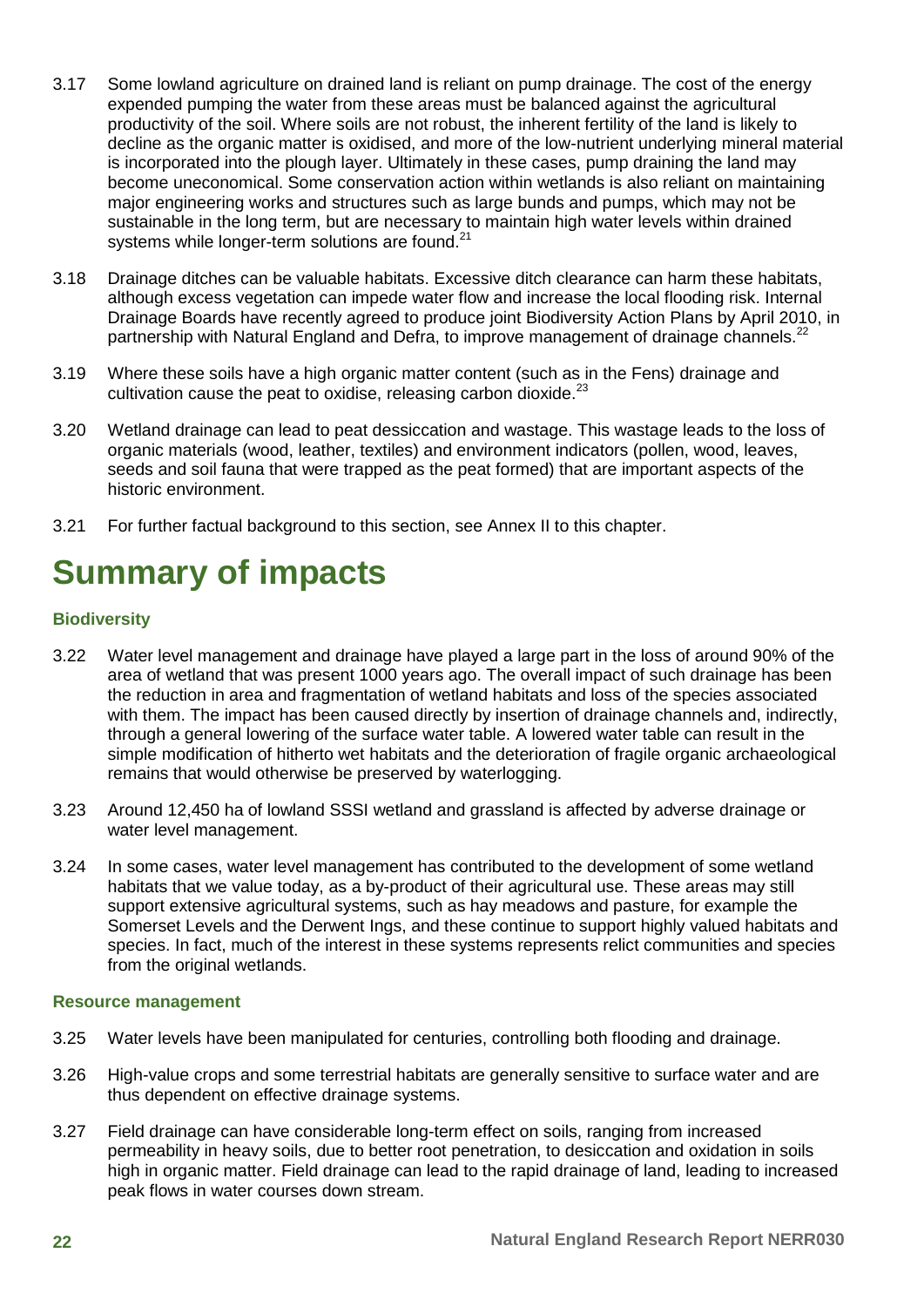3.28 Flood alleviation is not necessarily directly related to presence or absence of efficient field drainage, although the use of agricultural land as 'storage' areas for peak flows has been used as a way of alleviating flood risk in higher priority areas, for example Exminster marshes in Devon.

#### **Greenhouse gases**

- 3.29 Globally, wetlands are most likely the largest natural source of methane to the atmosphere, accounting for approximately 20% of the current global annual emissions. Climate and related biological interactions that presently control the distribution of wetlands and their methane emissions are expected to change during the next 50-100 years.
- 3.30 Desiccation of organic matter in the soil due to drainage can be a major source of carbon emissions. High levels of carbon are released into the atmosphere where peaty soils are allowed to dry out.

#### **Landscape**

3.31 The landscape we know today is inextricably linked with the history of drainage operations. Some landscapes are particularly valued for the way drainage has affected them, and a number of historic landscapes are being recreated by raising water levels to earlier levels.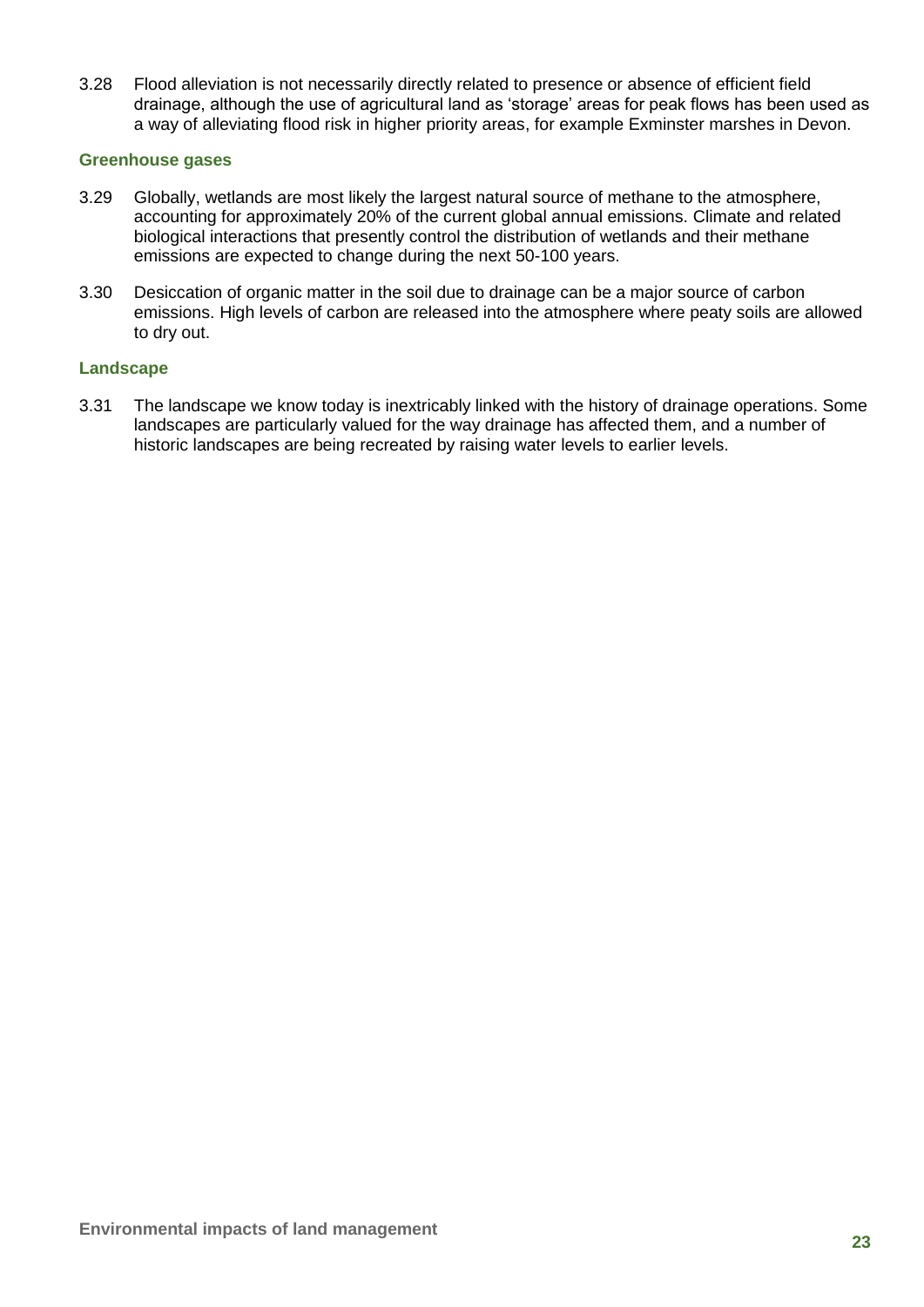## **Annex I Current incentives, advice and regulation**

Commonly, there are four levels of management on land drainage:

- **Environment Agency:** Have powers to undertake works on main (arterial) watercourses (designated 'Main Rivers'), critical ordinary watercourses and embankments. Management of major sluices such as Thames Barrier, Denver Sluice.
- **Internal Drainage Boards (IDBs):** Have powers for works on ordinary watercourses, tidal sluices and pumping stations to provide drainage best suited to the local catchment land use.
- **Local Authorities:** Have powers for works on ordinary watercourses outside IDB and Main River areas.
- **Landowners:** Responsible for the drainage of their own land into main watercourses, and for water. Landowners have a duty to pass drainage water on and not obstruct flows from upstream.

Other regulation:

- **Environmental Impact Assessment (EIA)**<sup>24</sup>: the EIA regulations are designed to prevent improvements (an increase in productivity) to uncultivated land which may be affected by 'projects' such as drainage.<sup>25</sup>
- Countryside and Rights of Way Act,<sup>26</sup> and Habitats Directive**<sup>27</sup>**: aim to prevent 'operations likely to damage' habitats and species on SSSIs and other designated sites.

#### **Management incentives**

Agri-environment schemes (especially wetland-dominated Environmentally Sensitive Areas, such as the Broads and the Somerset Levels) and the Higher Level Environmental Stewardship Scheme all have options for the creation, maintenance and restoration of wetlands and capital items for water management works. These all involve raising water levels, and some options involve allowing periodic inundation during the winter months.

There are currently no options specifically for drainage operations in agri-environment schemes, although grants may be given for maintenance or restoration of existing drainage channels or water control structures in order to provide the required water level management regime. Water level management must not compromise neighbouring land.

There are currently no direct grants for drainage works which are not linked to agri-environment outcomes. Ditch maintenance options within Entry Level Stewardship are designed to allow periodic clearance, with the minimum disturbance to habitats.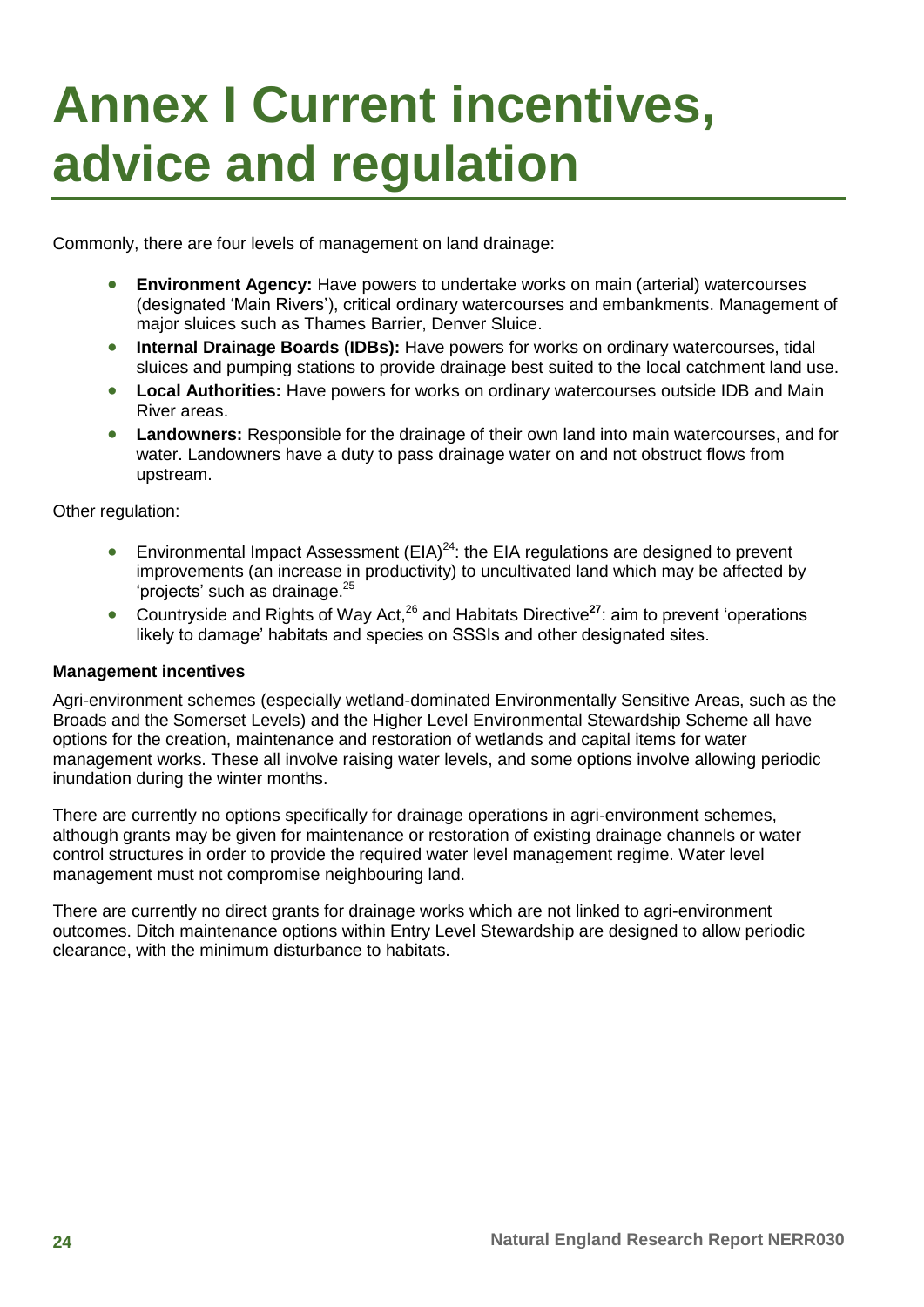## **Annex II Impacts of lowland drainage on environmental sustainability**

**Table 4** Impacts of lowland drainage on environmental sustainability

| Habitat quality<br>and diversity | Since 1870, between 40,000 and 80,000 ponds are thought to have been<br>lost, around 40% of wet grasslands have been drained since the Land<br>Drainage Act of 1930 and, in Eastern England, as much as 7000 km <sup>2</sup> of<br>wetland are thought to have been reclaimed. <sup>28</sup><br>In the lowlands, a number of Biodiversity Action Plan (BAP) habitats are directly<br>dependent on appropriate water level management: |
|----------------------------------|---------------------------------------------------------------------------------------------------------------------------------------------------------------------------------------------------------------------------------------------------------------------------------------------------------------------------------------------------------------------------------------------------------------------------------------|
|                                  | Grazing marsh: Requires periods when ditches contain standing water<br>$\bullet$<br>(fresh or brackish) at or near field level, and damp conditions in fields<br>through winter, spring and early summer. <sup>29</sup>                                                                                                                                                                                                               |
|                                  | Fen: There are a number of fen types, all of which may be affected by<br>$\bullet$<br>drainage and changes in the availability and source of ground and surface<br>water. <sup>30</sup> In general, fens require high water levels i.e. at or above surface<br>throughout or at least for the majority of the year. Biodiverse reedbeds<br>require open areas of standing water throughout the area.                                  |
|                                  | Raised bog: Surface vegetation is dependent on rainfall, but bogs only<br>$\bullet$<br>develop where very high water levels are maintained, so can be dried out<br>by drainage in the surrounding area or within the bog itself. <sup>31</sup>                                                                                                                                                                                        |
|                                  | Purple Moor Grass and rush-pasture: Requires high water levels near or at<br>$\bullet$<br>the soil surface. <sup>32</sup>                                                                                                                                                                                                                                                                                                             |
|                                  | Lowland wet meadows (MG4, MG8): Dependent on natural river flooding<br>$\bullet$<br>and maintenance of relatively high water levels (particularly MG8) to<br>maintain character. <sup>33</sup>                                                                                                                                                                                                                                        |
|                                  | All these priority habitats have specific water level requirements which are in<br>conflict with most forms of intensive agriculture.                                                                                                                                                                                                                                                                                                 |

**Table continued...**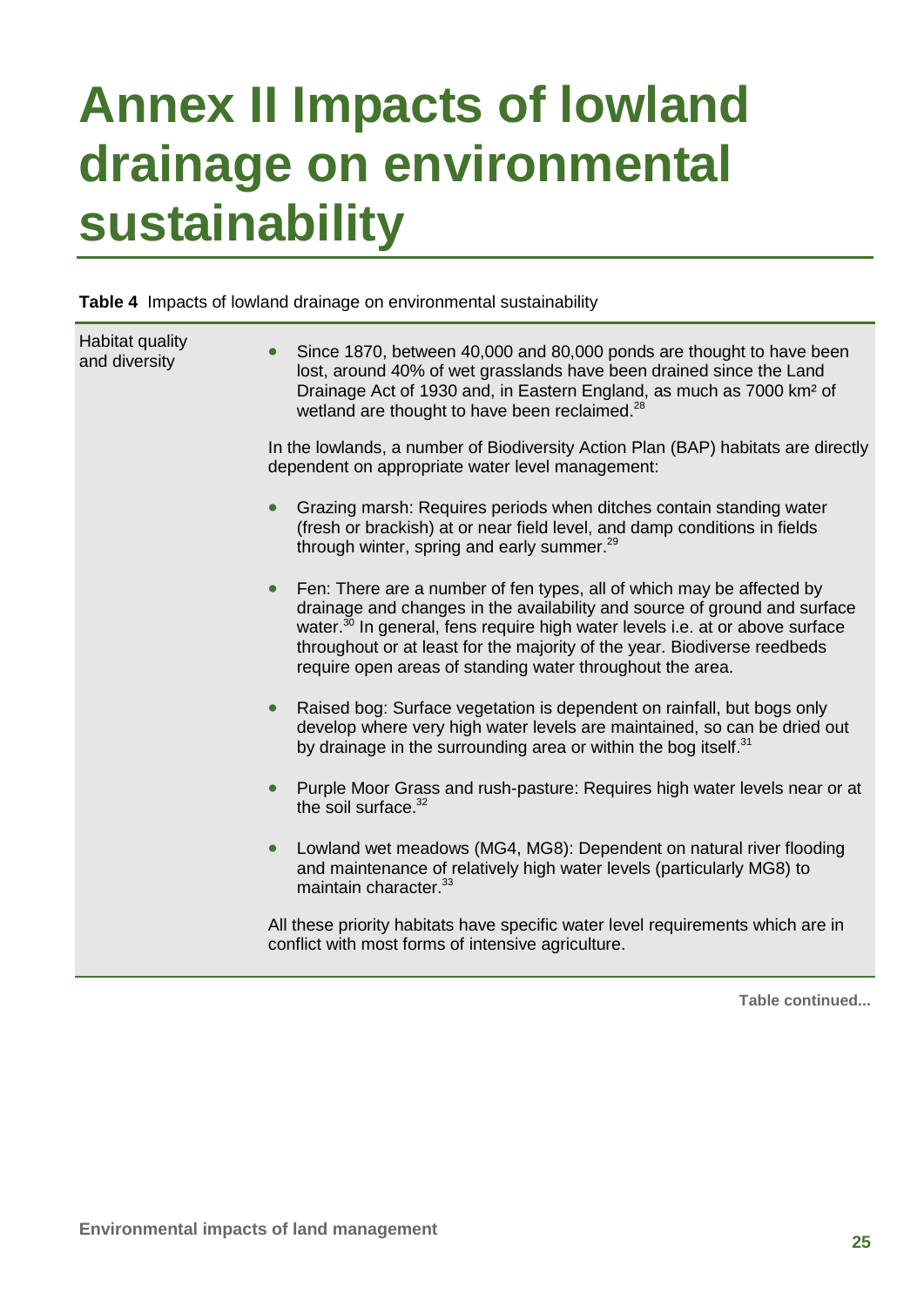| <b>Species</b><br>abundance and<br>diversity | Surveys by the Wildlife Trusts for Bedfordshire, Cambridgeshire and<br>Northamptonshire and Peterborough have shown that the network of<br>fenland drainage ditches is valuable habitat for the water vole. Studies have<br>shown that on average 70% of Internal Drainage Board drains within a<br>study areas have positive signs of water vole. <sup>34</sup><br>Other species that potentially benefit from re-wetting, or raised water<br>$\bullet$<br>levels: <sup>35</sup><br>Mammals: for example; otter.<br>$\bullet$<br>Invertebrates: for example; Norfolk hawker, Southern damselfly.<br>$\bullet$<br>Birds: for example; Curlew, Lapwing, Redshank, Bittern, Yellow wagtail.<br>$\bullet$<br>Amphibians: for example; Grass snake, Great crested newt.<br>Molluscs: for example; Large-mouthed valve snail.<br>$\bullet$<br>Wetland plants: for example; Greater water parsnip, Cut-grass.                                                                                                                                                                                                                                                                                                                                              |
|----------------------------------------------|------------------------------------------------------------------------------------------------------------------------------------------------------------------------------------------------------------------------------------------------------------------------------------------------------------------------------------------------------------------------------------------------------------------------------------------------------------------------------------------------------------------------------------------------------------------------------------------------------------------------------------------------------------------------------------------------------------------------------------------------------------------------------------------------------------------------------------------------------------------------------------------------------------------------------------------------------------------------------------------------------------------------------------------------------------------------------------------------------------------------------------------------------------------------------------------------------------------------------------------------------|
| Water level<br>control                       | Intensive arable and livestock farming require high standards of drainage<br>i.e. a relatively low water table, whereas extensive farming or high value<br>wildlife and wetland sites either depend on, or can function with higher<br>water levels, often at or near land surface.<br>Washlands can help control flooding at local catchment scale <sup>36</sup> , but not<br>$\bullet$<br>necessarily throughout catchments. <sup>37</sup><br>Efficient field drainage may move water (which can contain a high silt and<br>$\bullet$<br>nutrient load) off the fields more rapidly than naturally drained land.<br>Undrained soils will reach field capacity more quickly and any subsequent<br>rain will run off the surface. <sup>38</sup><br>Use of buffer strips can reduce run-off flows and intercept silt and nutrients,<br>$\bullet$<br>although these need to be appropriately sited and managed. <sup>39</sup><br>Drainage operations are rarely cost effective on livestock farms, where the<br>main benefit would be to raise stocking rates. To raise the stocking rate<br>from 1.75 cows/ha to 2 cows/ha would improve annual Gross Margin by<br>£150/ha. <sup>40</sup> Cost of draining 1 ha is approximately £2500. <sup>41</sup> |
| Sediment loads<br>in water                   | Impeded drainage (either from a high water table or soil compaction -<br>depending on soil type) can lead to excessive surface flow. Where soils are<br>exposed through lack of vegetation cover, such as on arable land where no<br>cover crop has been established post-harvest, erosion can result. <sup>42</sup>                                                                                                                                                                                                                                                                                                                                                                                                                                                                                                                                                                                                                                                                                                                                                                                                                                                                                                                                 |
| Nutrient loads in<br>water                   | There can be impacts of diffuse pollution where aquifers become the sink<br>for nutrients - these ultimately feed through into natural groundwater<br>seepage. This is seriously enriching some lowland fens and rivers. <sup>43</sup><br>Crops in waterlogged conditions are less able to take up soil nutrients. This<br>can contribute to nutrient leaching. <sup>44</sup>                                                                                                                                                                                                                                                                                                                                                                                                                                                                                                                                                                                                                                                                                                                                                                                                                                                                        |

**Table continued...**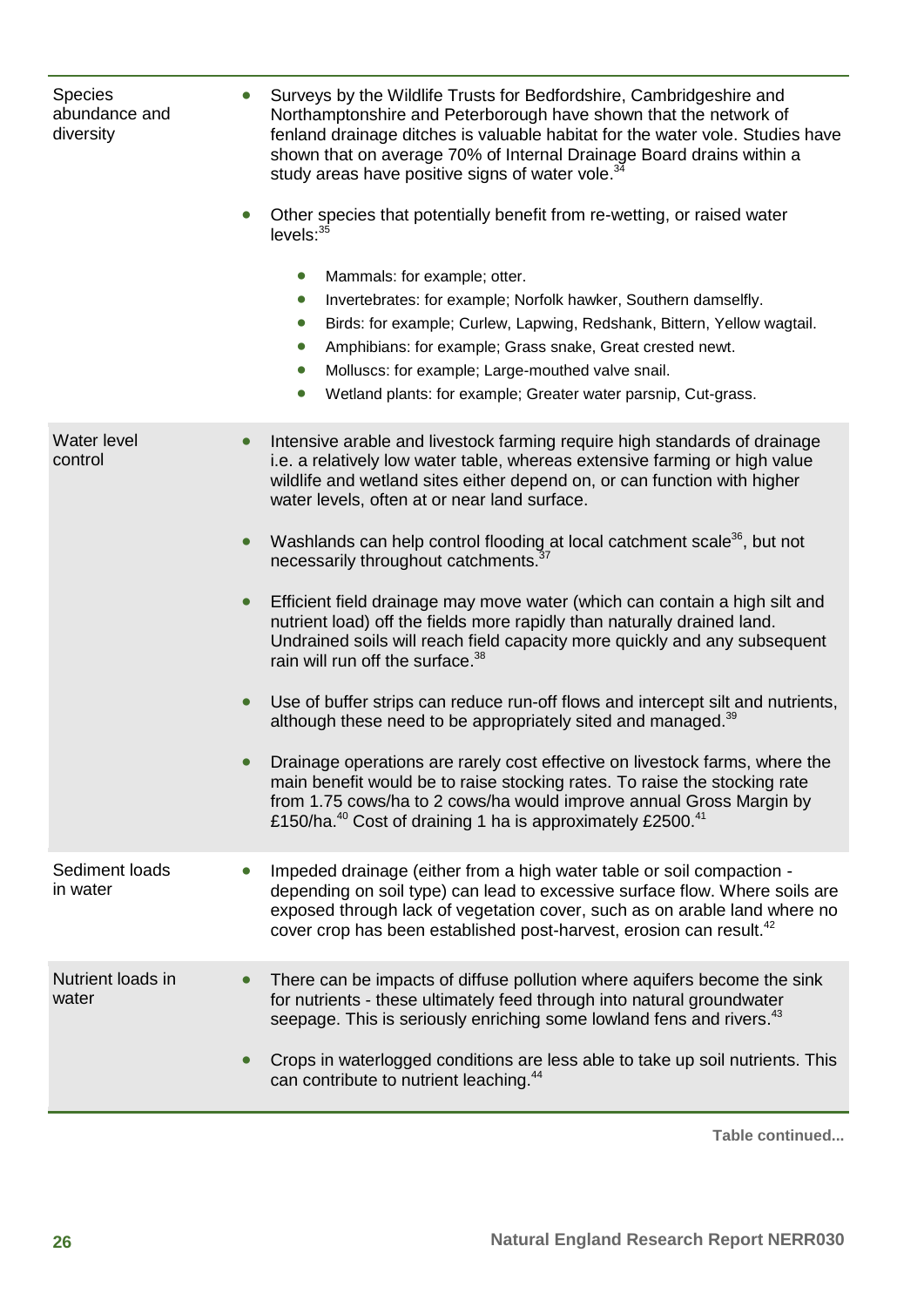| Pesticide<br>control in water | Aquatic pesticides may be used by land managers to maintain clear flows in<br>watercourses. <sup>45</sup> These can affect local ecosystems and habitats<br>downstream.                                                                                                                                                                                                                                         |
|-------------------------------|-----------------------------------------------------------------------------------------------------------------------------------------------------------------------------------------------------------------------------------------------------------------------------------------------------------------------------------------------------------------------------------------------------------------|
|                               | Poor vertical drainage in arable fields can raise the risk of pesticides moving<br>into watercourses via surface flow. <sup>46</sup>                                                                                                                                                                                                                                                                            |
| Other pollutants              | Land drainage can result in ochre in the watercourse as a product of<br>oxidation of peat soils. This is acidic and can be harmful to aquatic life. <sup>47</sup>                                                                                                                                                                                                                                               |
| Greenhouse<br>gases           | Methane emissions from high water content; high organic matter soils stop<br>emitting methane almost immediately after drainage. <sup>48</sup>                                                                                                                                                                                                                                                                  |
|                               | Waterlogged soils emit higher levels of $N_2O$ . This is largely due to reduced<br>plant uptake of mineralised nitrogen. <sup>49</sup>                                                                                                                                                                                                                                                                          |
|                               | A drained and cultivated peatland has been estimated to emit 125 t<br>$CO2e/ha/yr$ . Rewetting this land is likely to reduce the overall emissions to<br>15 t $CO2e/ha/yr$ in the short term and, in the longer term, this is estimated to<br>reduce further to represent a modest sink, absorbing 1.5 t $CO2e/ha/yr.50$                                                                                        |
|                               | Wetlands limit decomposition of organic matter, resulting in consequent<br>build up and development of organic matter, which acts as a carbon sink. <sup>51</sup>                                                                                                                                                                                                                                               |
|                               | Drainage and cultivation causes these peat soils to oxidise into carbon<br>dioxide, resulting in loss of peat depth at rates of up to 30.5 $mm52$ each year<br>and typically releasing between $47^{53}$ and 118 t CO <sub>2</sub> /ha/yr. <sup>54</sup>                                                                                                                                                        |
| Soil stability<br>(erosion)   | In soils of very high organic matter content (such as in the Fens), drainage<br>can desiccate soils, resulting in considerable loss from erosion over time. <sup>55</sup>                                                                                                                                                                                                                                       |
| Soil function                 | Well drained soil is less likely to become compacted from livestock treading<br>or the passage of machinery. This makes it more suited to intensive<br>cropping systems, by extending the period during which cultivations can be<br>carried out. Thirty-seven per cent of the vegetables produced in England<br>are grown in the Fens <sup>56</sup> due to productive soils and extensive drainage<br>systems. |
|                               | Eighty-four per cent of our deep fen peat has already been lost <sup>57</sup> and it has<br>been estimated that, if drainage and cultivation continue, two thirds of the<br>remaining peat will have been lost by 2050. <sup>58</sup>                                                                                                                                                                           |
|                               | Soil which is not waterlogged is likely to have improved microbial activity<br>and nutrient availability. <sup>59</sup>                                                                                                                                                                                                                                                                                         |
|                               | An indirect effect of drainage on soil organic matter is through making land<br>available or more suitable for arable cropping. Tillage of soils reduces soil<br>organic matter through desiccation and oxidation. <sup>60,61</sup>                                                                                                                                                                             |

**Table continued...**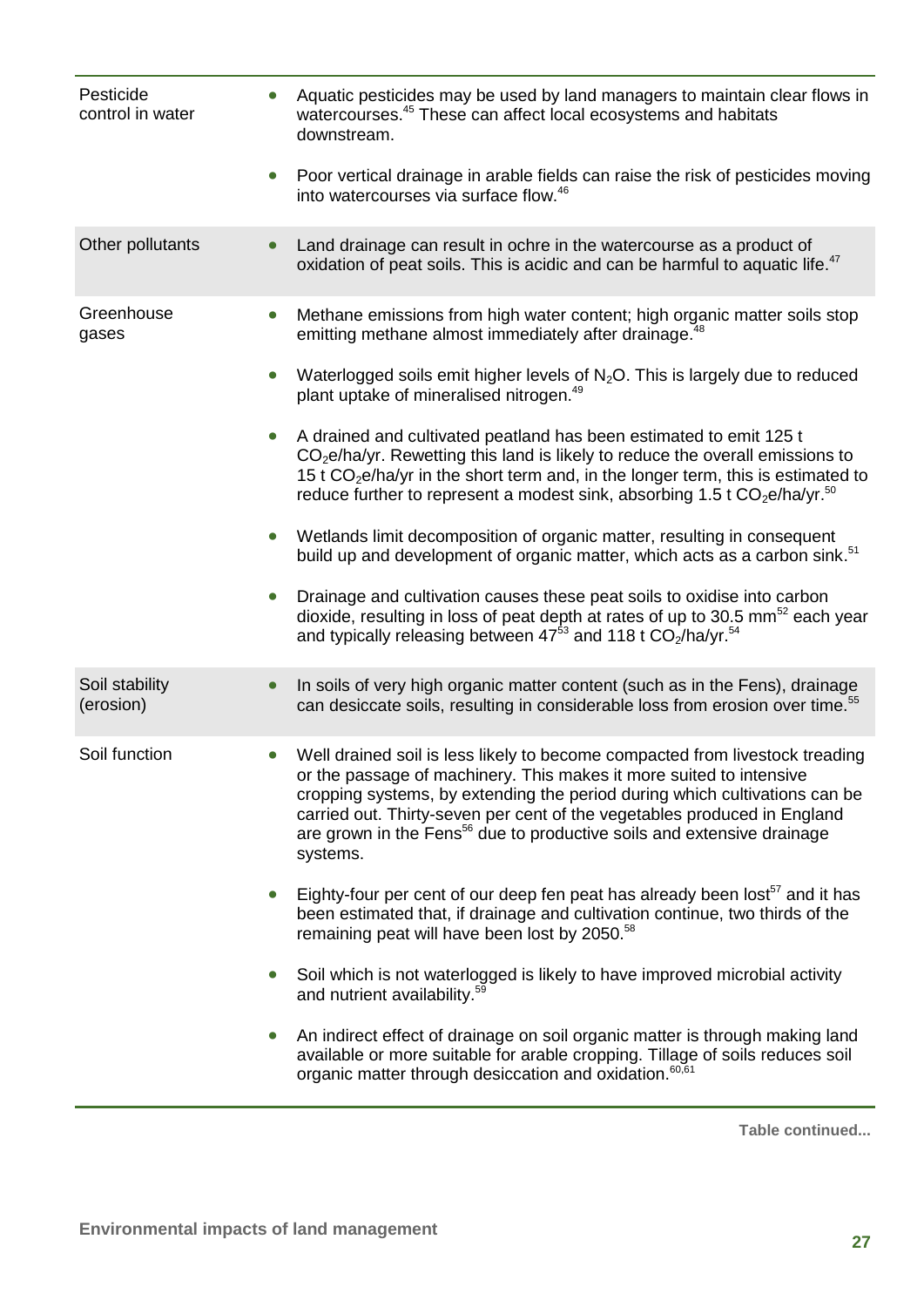| Landscape<br>character | $\bullet$ | Natural drainage is more likely to reflect landform, in terms of presence and<br>location of habitats and traditional field boundaries.                                                                 |
|------------------------|-----------|---------------------------------------------------------------------------------------------------------------------------------------------------------------------------------------------------------|
|                        | $\bullet$ | Drainage systems and construction have played a major part in the history<br>of some parts of the country for example; work creation between the wars, <sup>62</sup><br>fenland 'reclamation'.          |
|                        | $\bullet$ | Climate change may dictate that river channels and sea defences will need<br>modification, or removal, depending on whether there is a requirement to<br>maintain existing features and/or communities. |
|                        | $\bullet$ | Archaeological remains in wetland areas are especially fragile and<br>vulnerable. Maintaining high water tables can be of paramount importance<br>in preserving wetland remains. <sup>63</sup>          |

 $^3$  ADAS Consulting, Development of a database of agricultural drainage. Project Report ESO111 (Defra, 2002)

4 Benstead, P., Drake, M., José, P., Mountford, O., Newbold, C. and Treweek, J., *The wet grassland guide: Managing floodplain and coastal wet grasslands for wildlife* (Sandy, RSPB, 1997)

<sup>5</sup> Williams, M., *Wetlands: A threatened landscape* (Oxford, Blackwell, 1990)

<sup>6</sup> NFU (2007), *Why farming matters in the Fens,* URL: **[www.whyfarmingmatters.co.uk/](http://www.whyfarmingmatters.co.uk/)**. Accessed January 2009 <sup>7</sup> Natural England (2008), *Site of Special Scientific Interest database,* URL: **[www.english](http://www.english-nature.gov.uk/special/sssi/)[nature.gov.uk/special/sssi/](http://www.english-nature.gov.uk/special/sssi/)**. Accessed January 2009

<sup>8</sup> Wetland Vision (2008), *A 50 year vision for England's wetland landscape*, URL: **[www.wetlandvision.org.uk/](http://www.wetlandvision.org.uk/)**. Accessed January 2009

9 Smedema, L.K., Vlotman, W.F. and Rycroft, D., *Modern land drainage planning, design and management of agricultural drainage systems* (Routledge, 2004)

<sup>10</sup> Cook, H.F. and Williamson, T. (eds.), *Water meadows: History, ecology and conservation* (Windgather, 2007)

<sup>11</sup> Lyons, G. and Ausden, M., 'Raising water levels to revert arable land to grazing marsh at Berney Marshes RSPB Reserve, Norfolk, England', *Conservation Evidence,* 2 (2005), 47-9

<sup>12</sup> Environment Agency, *The state of soils in England and Wales*, (Environment Agency, 2004)

<sup>13</sup> Bradley, R.I., *Carbon loss from drained lowland fens: Carbon sequestration in vegetation and soils (DoE Global)* Atmosphere Division,1997)

<sup>14</sup> MAFF, *Agricultural Land Classification of England and Wales* (London, MAFF, 1988)

<sup>15</sup> JBA Consulting, *Natural flood storage and extreme flood events.* Final Report (Scottish Government, 2005)

<sup>16</sup> Morris J., Hess, T.M., Gowing, D.G., Leeds-Harrison, P.B., Bannister, N., Vivash, R.M.N. and Wade, M., *Integrated Washland management for flood defence and biodiversity*. Research Report 598 (Peterborough, English Nature, 2004)

 $17$  Diack, I., (pers. comm., 2008)

<sup>18</sup> Defra (2004), *Water level management plans,* URL: **[www.defra.gov.uk/environ/fcd/guidance/wlmp.htm](http://www.defra.gov.uk/environ/fcd/guidance/wlmp.htm)**. Accessed January 2009

<sup>19</sup> English Nature (1995), Halvergate Marshes SSSI, URL: **[www.english-](http://www.english-nature.org.uk/citation/citation_photo/1002542.pdf)**

**[nature.org.uk/citation/citation\\_photo/1002542.pdf.](http://www.english-nature.org.uk/citation/citation_photo/1002542.pdf)** Accessed January 2009

<sup>20</sup> JNCC(2001), *Ouse Washes SPA description,* URL: **[www.jncc.gov.uk/default.aspx?page=2006](http://www.jncc.gov.uk/default.aspx?page=2006)**. Accessed January 2009

<sup>21</sup> Berkshire, Buckinghamshire, Oxfordshire Wildlife Trusts (2007), *BBOWT's Upper River Ray living landscape project,* URL: **[www.bbowt.org.uk/do\\_download.asp?did=25049](http://www.bbowt.org.uk/do_download.asp?did=25049)**. Accessed January 2009

<sup>22</sup> Buisson, R.S.K., Wade, P.M., Cathcart, R.L., Hemmings, S.M., Manning, C.J. and Mayer, L., *The drainage channel biodiversity manual: Integrating wildlife and flood risk management* (Peterborough, Association of Drainage Authorities and Natural England, 2008)

<sup>23</sup> Bradley, *op.cit.*

<sup>1</sup> Purseglove, J., *Taming the flood: A natural history of rivers and wetlands* (Oxford, Oxford University Press, 1988)  $^2$  Bowers, J., 'Inter-war land drainage and policy in England and Wales', Agriculture History Review, 46:1, (1998), 64-80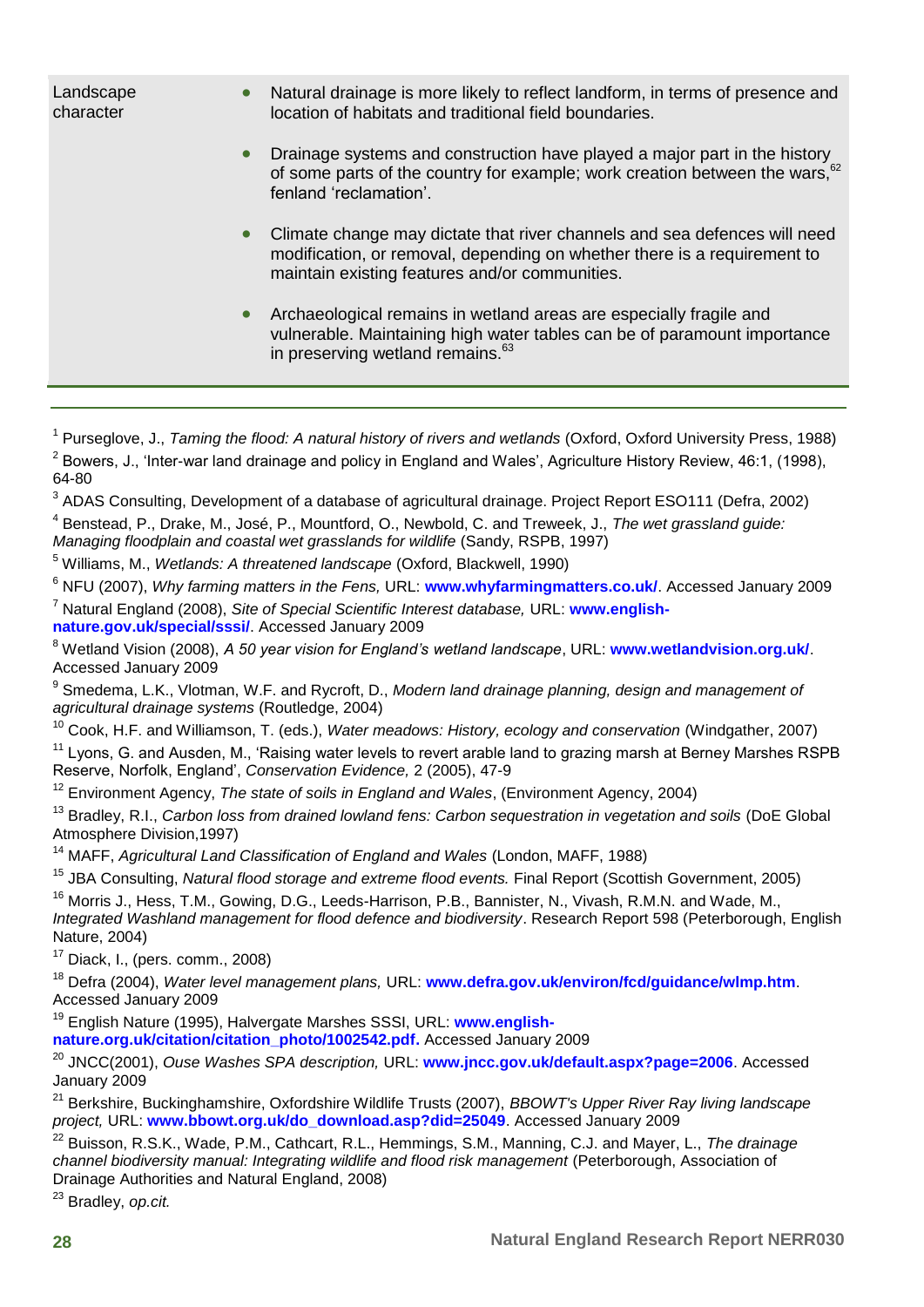<sup>24</sup> Ministry of Justice (2001), *UK Statute Law database*, ['The Environmental Impact Assessment \(Uncultivated Land](http://www.statutelaw.gov.uk/content.aspx?LegType=All+Legislation&title=environmental+impact&searchEnacted=0&extentMatchOnly=0&confersPower=0&blanketAmendment=0&sortAlpha=0&TYPE=QS&PageNumber=1&NavFrom=0&parentActiveTextDocId=2567431&ActiveTextDocId=2567431&filesize=110653)  [and Semi-natural Areas\) \(England\) Regulations 2001 \(No. 3966\)'](http://www.statutelaw.gov.uk/content.aspx?LegType=All+Legislation&title=environmental+impact&searchEnacted=0&extentMatchOnly=0&confersPower=0&blanketAmendment=0&sortAlpha=0&TYPE=QS&PageNumber=1&NavFrom=0&parentActiveTextDocId=2567431&ActiveTextDocId=2567431&filesize=110653), URL: **[www.statutelaw.gov.uk/](http://www.statutelaw.gov.uk/)**. Accessed January 2009

<sup>25</sup> Natural England (2007), *Guidance on the EIA (Agriculture) (England) (No.2) Regulations 2006.* URL: **[www.defra.gov.uk/](http://www.defra.gov.uk/)**. Accessed January 2009

<sup>26</sup> Ministry of Justice (2000), *UK Statute Law database*, 'Countryside and Rights of Way Act 2000 (C.37)', URL: **[www.statutelaw.gov.uk/](http://www.statutelaw.gov.uk/)**. Accessed January 2009

 $27$  European Union (1992), Council Directive 92/43/EEC of 21 May 1992 on the conservation of natural habitats and [of wild fauna and flora,](http://eur-lex.europa.eu/LexUriServ/LexUriServ.do?uri=CELEX:31992L0043:EN:HTML) URL: **<http://eur-lex.europa.eu/>**. Accessed January 2009

<sup>28</sup> Purseglove, *op.cit.*

<sup>29</sup> UK Biodiversity Action Plan, *Habitat Action Plan: Coastal and floodplain grazing marsh*, URL:

**[www.ukbap.org.uk/](http://www.ukbap.org.uk/)**. Accessed January 2009

<sup>30</sup> UK Biodiversity Action Plan (2007), *Habitat Action Plan: Fens*, URL: **[www.ukbap.org.uk/](http://www.ukbap.org.uk/)**. Accessed January 2009

<sup>31</sup> UK Biodiversity Action Plan (2007), *Habitat Action Plan: Lowland raised bog*, URL: **[www.ukbap.org.uk/](http://www.ukbap.org.uk/)**. Accessed January 2009

<sup>32</sup> UK Biodiversity Action Plan (2007), *Habitat Action Plan: Purple moor grass and rush pasture*, URL: **[www.ukbap.org.uk/](http://www.ukbap.org.uk/)**. Accessed January 2009

<sup>33</sup> Rodwell, J.S. (ed.), *British plant communities (Volume 3): Grasslands and montane communities* (Cambridge, Cambridge University Press, 1992)

<sup>34</sup> Baker M., Proud A. and Ross A., 'Are the Fens a national stronghold for water voles?', *British Wildlife,* 18:4 (2007), 259-66

<sup>35</sup> Buisson, *op.cit.*

<sup>36</sup> JBA Consulting, *op.cit.*

<sup>37</sup> Environment Agency. (2008) Land Management and Flood Risk Management: Position Statement. URL: **[www.environment-agency.gov.uk/research/library/position/94565.aspx](http://www.environment-agency.gov.uk/research/library/position/94565.aspx)**. Accessed January 2009

<sup>38</sup> Cranfield University (2007), *Pesticide risk maps for targeting advice activity in Teme catchment,* URL: **[www.catchis.com/](http://www.catchis.com/)**. Accessed January 2009

<sup>39</sup> SEPA, *Agricultural best management practices (BMP 80): Riparian buffer strip (wet),* URL: **[www.sepa.org.uk/bmp/](http://www.sepa.org.uk/bmp/)**. Accessed January 2009

<sup>40</sup> Nix J,. *Farm management pocketbook* (London, Imperial College, 2007)

<sup>41</sup> Nix, *op.cit.*

<sup>42</sup> Defra, *Controlling soil erosion: an advisory booklet for the management of agricultural land.* Publication PB3280 (Defra, 2005)

<sup>43</sup> Jarvie, H.P., Neal, C., Withers, P.J.A., Wescott, C. and Acornley, R.M., 'Nutrient hydrochemistry for a groundwater-dominated catchment: The Hampshire Avon, UK' in Withers, P.J.A., ADAS Consulting Ltd., *Phosphorus and sediment yield characterization in catchments (PSYCHIC).* Research Project PE02022005 (Defra, 2005)

<sup>44</sup> Brussaard, L., de Ruiter, P. and Brown, G.G., 'Soil biodiversity for agricultural sustainability', *Agriculture, Ecosystems and Environment,* 121 (2007), 233-44

<sup>45</sup> Belfroid, A.C., van Drunen, M., Beek, M.A., Schrap, S.M., van Gestel, C.A.M. and van Hattum, B., 'Relative risks of transformation products of pesticides for aquatic ecosystems', *The Science of the Total Environment*, 222: 3 (1998), 167-83(17)

<sup>46</sup> Cranfield University, *op.cit.*

<sup>47</sup> Madsen, B.L. (2005), *Ochre: A watercourse problem we can deal with*, URL:

**[www.okker.dk/NR/rdonlyres/DE4656BA-F884-4671-BD98-C130CDED2651/0/Ochre\\_english.pdf](http://www.okker.dk/NR/rdonlyres/DE4656BA-F884-4671-BD98-C130CDED2651/0/Ochre_english.pdf)**. Accessed January 2009

<sup>48</sup> Scottish Government (2007), *ECOSSE: Estimating carbon in organic soils: Sequestration and emissions*. Final Report, URL: **[www.scotland.gov.uk/](http://www.scotland.gov.uk/)**. Accessed January 2009

<sup>49</sup> Brussaard, *op.cit.*

<sup>50</sup> Gauci, V., *Carbon offset potential of the Great Fen Project* (Open University & GLCC, East of England Development Agency, 2008)

<sup>51</sup> Holden, J., Chapman, P.J. and Labadz, J.C., 'Artificial drainage of peatlands: hydrological and hydrochemical process and wetland restoration', *Progress in Physical Geography,* 28:1 (2004), 95-123

**Environmental impacts of land management**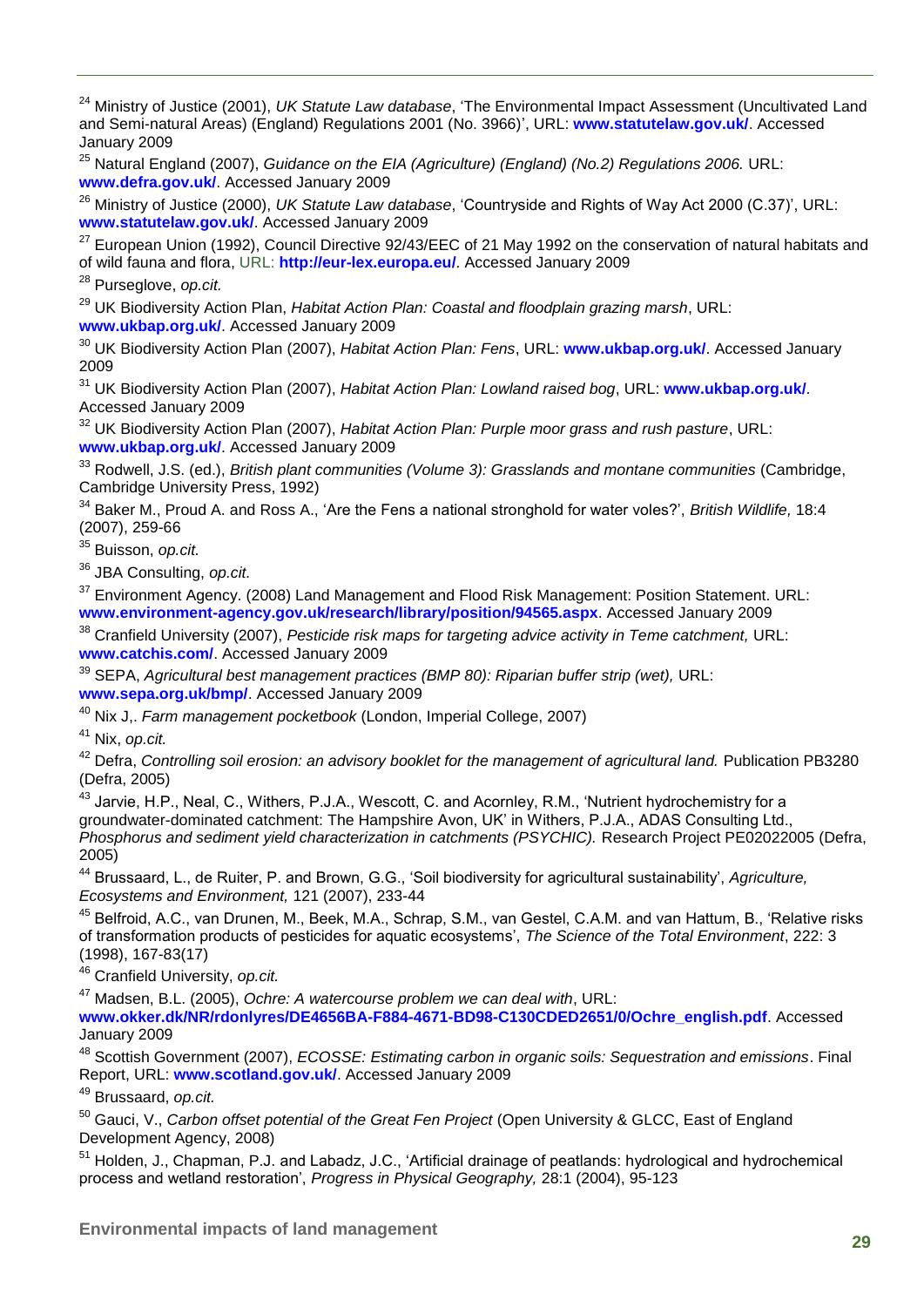Hutchinson, J.N., 'The record of peat wastage in the East Anglian Fenlands at Holme Post 1848-1978', *J. Ecology,* 68 (1980), 229-49

Bradley, *op.cit.*

Gauci, *op.cit.*

Bradley, *op.cit.*

 Defra (June 2006), *Economics and statistics,* URL: **<https://statistics.defra.gov.uk/esg/>**. Accessed January 

 Burton, R.G.O. and Hodgson, J.M. (eds), *Lowland peat in England and Wales*. Special Survey No 15 (Harpenden, Soil Survey, 1987)

Bradley, *op.cit.*

Brussaard, *op.cit.*

<sup>60</sup> Bellamy, P.H., Loveland, P.J., Bradley, R.I., Lark, R.M. and Kirk, G.J.D., 'Carbon losses from all soils across England and Wales 1978-2003', *Nature,* 437 (2005), 245-88

 Bhogal, A., Chambers, B., Whitmore, A. and Powlson, D., *The effects of reduced tillage practices and organic material additions on the carbon content of arable soils*. Scientific report for Project SP0561 (Defra, 2008) Bowers, *op.cit.*

 Van de Noort, R, Fletcher, W., Thomas, G., Carstairs, I., Patrick, D., *Monuments at risk in England's wetlands* (2002), University of Exeter. URL: **<http://projects.exeter.ac.uk/marew/finalreport.pdf>**. Accessed January 2009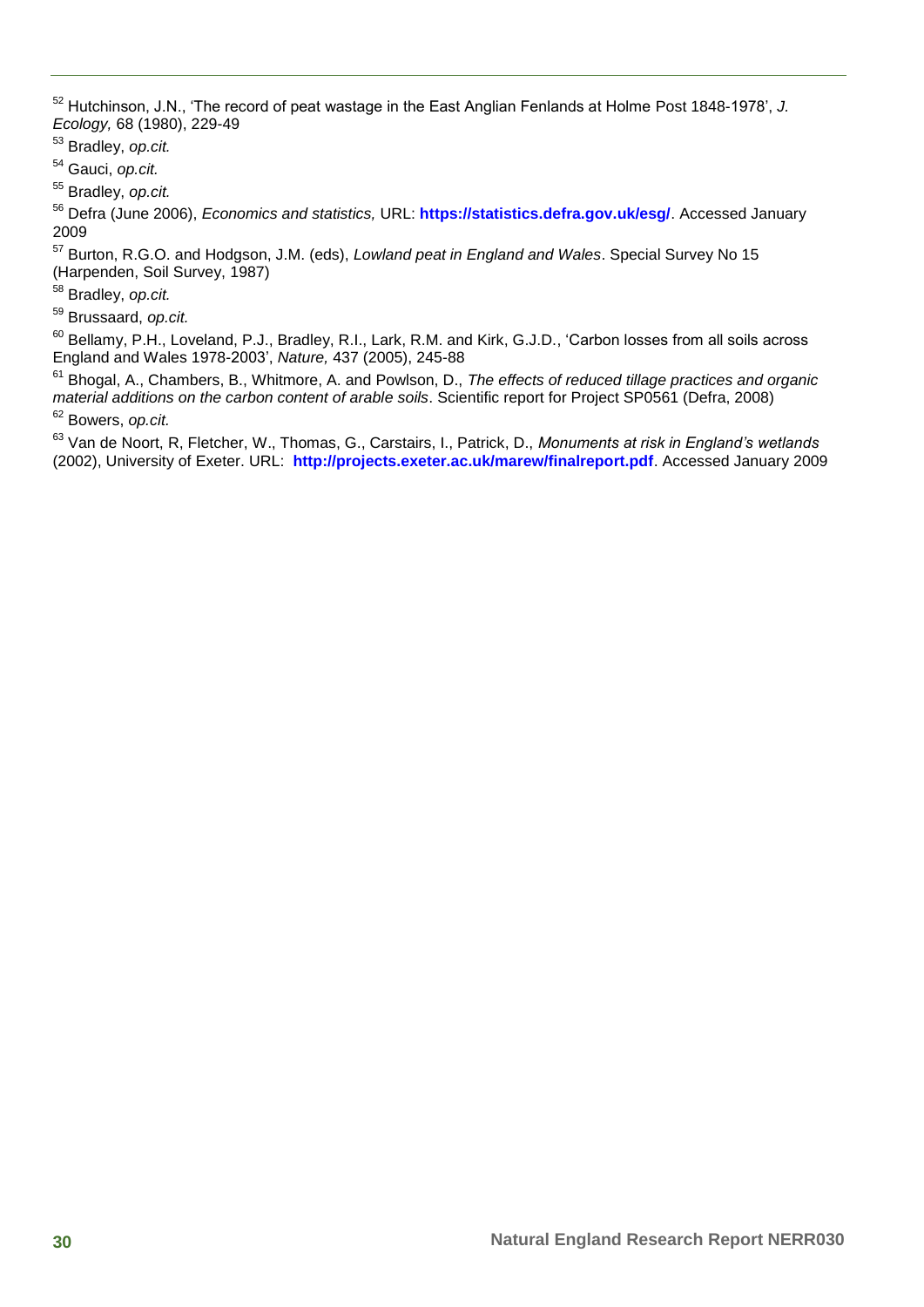# **Case study: Water abstraction for agriculture and horticulture**

Water abstraction is cited as being a contributory cause of unfavourable condition on more than 4000 ha of SSSI, covering 55 sites.<sup>1</sup>

Nationally, agriculture accounts for a very small proportion of total water abstracted. Just under half of this total is taken from surface waters, the rest being abstracted from groundwater.

Irrigation in the Anglian region accounts for the major agricultural and horticultural use (more than the agricultural and horticultural use for the whole of the rest of England), but this is still only about 4% of all water abstracted within the region. In other regions such as the South West, agriculture and horticulture account for less than 0.5% of all water abstracted. Clearly, this is closely related to rainfall, and also farm type within the region. Nationally, water for irrigation and other agricultural purposes (such as dairy washing), accounts for just under 1% of all abstracted water.<sup>2</sup>



© Natural England

#### **Plate 4** Potato field and irrigation reel

Currently, irrigation is primarily used by potato growers and producers of horticultural crops such as soft fruit and vegetables. A small proportion of water abstracted by agriculture is used, for example, for washing down milking parlours and dairy equipment. Since April 2005, usage amounting to less than 20 m<sup>3</sup> per day has not required a licence and thus is less likely to be accurately recorded. Most small to medium dairy enterprises would be likely to use less than this quantity.

One of the main concerns with agricultural water use is that it is predominantly abstracted at a time of year when water levels are already low. In some areas this has led to conflict with SSSI objectives, and failures to achieve target condition for some sites.

**Environmental impacts of land management**